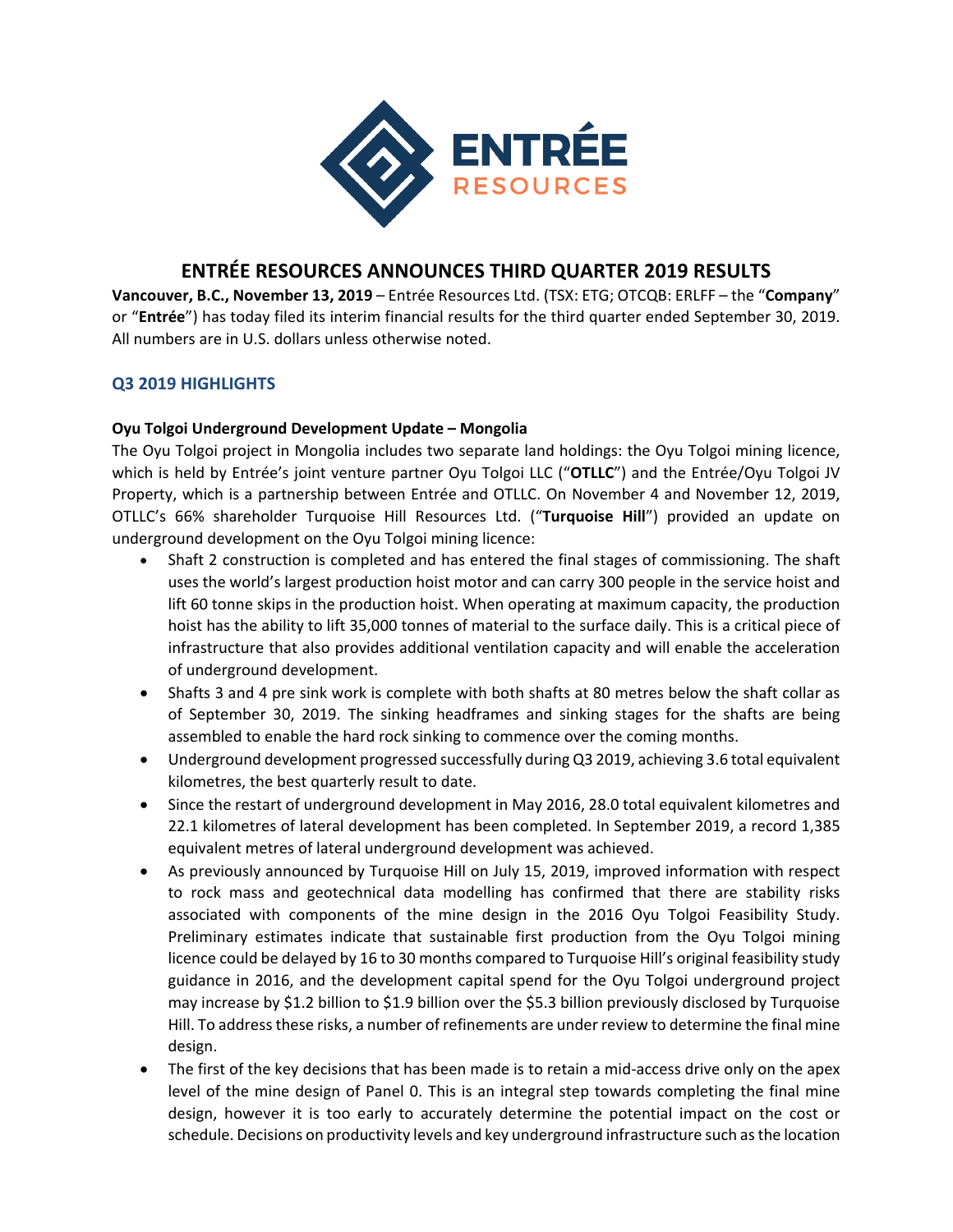and design of the ore passes and options for panel sequencing, will need to be completed before an update on the development capital or schedule can be provided. Turquoise Hill expects decisions regarding the sequencing of the first panel of mining, Panel 0, productivity inputs and ore passlocationsto be completed by April 2020. The resulting Pre‐Feasibility Study designs being detailed to Feasibility Study standard, then scheduled and costed to form a definitive estimate (the "**Definitive Estimate**") are due in the second half of 2020.

## **Entrée/Oyu Tolgoi JV Property**

Once OTLLC, Turquoise Hill and Rio Tinto International Holdings Ltd. ("**Rio Tinto**") have determined the preferred mine design approach and delivered the Definitive Estimate, Entrée will be able to assess the potential impact on the estimated timing and amount of development production and initial block cave production from the first lift (Lift 1) of the Hugo North Extension deposit on the Entrée/Oyu Tolgoi JV Property and any potential change to Entrée's estimated share of capital and operating costs. Entrée will continue to evaluate any information made available to it by Rio Tinto or OTLLC and will update the market accordingly.

### **Corporate**

- Q3 2019 operating loss was \$0.4 million and is comparable to the operating loss of \$0.4 million in Q3 2018.
- Q3 2019 operating cash outflow after working capital was \$0.3 million compared to a \$0.2 million operating cash outflow in Q3 2018 and, as at September 30, 2019, the cash balance was \$5.7 million. The working capital balance as at September 30, 2019 was \$5.8 million.
- On October 1, 2019, the Company's common shares commenced trading on the Over‐the‐Counter OTCQB Venture Market ("**OTCQB**") under the trading symbol "ERLFF" and discontinued trading on the NYSE American LLC ("**NYSE American**").

## **OUTLOOK AND STRATEGY**

The Company's primary objectives for the 2019 year continue to include:

- Continuing constructive discussions with the Government of Mongolia; and
- Working with other Oyu Tolgoi stakeholders to advance potential amendments to the joint venture agreement (the "**Entrée/Oyu Tolgoi JVA**") that currently governs the relationship between Entrée and OTLLC. The form of Entrée/Oyu Tolgoi JVA was agreed between the parties in 2004, prior to the execution of the Oyu Tolgoi Investment Agreement and commencement of underground development. The Company believes that amendments that align the interests of all stakeholders as they are now understood, would be in the best interests of the Company and its shareholders provided there is no net erosion of value to Entrée. No agreements have been finalized and there are no assurances agreements may be finalized in the future.

Corporate costs, which include Mongolian site management and compliance costs, remain estimated to be between \$1.4 million and \$1.6 million for the full 2019 year. The Company continuesto focusits efforts on conserving cash reserves and remaining prudent with its expenditures. Voluntarily delisting from the NYSE American is a clear demonstration of Entrée's commitment to eliminating non value adding expenditure.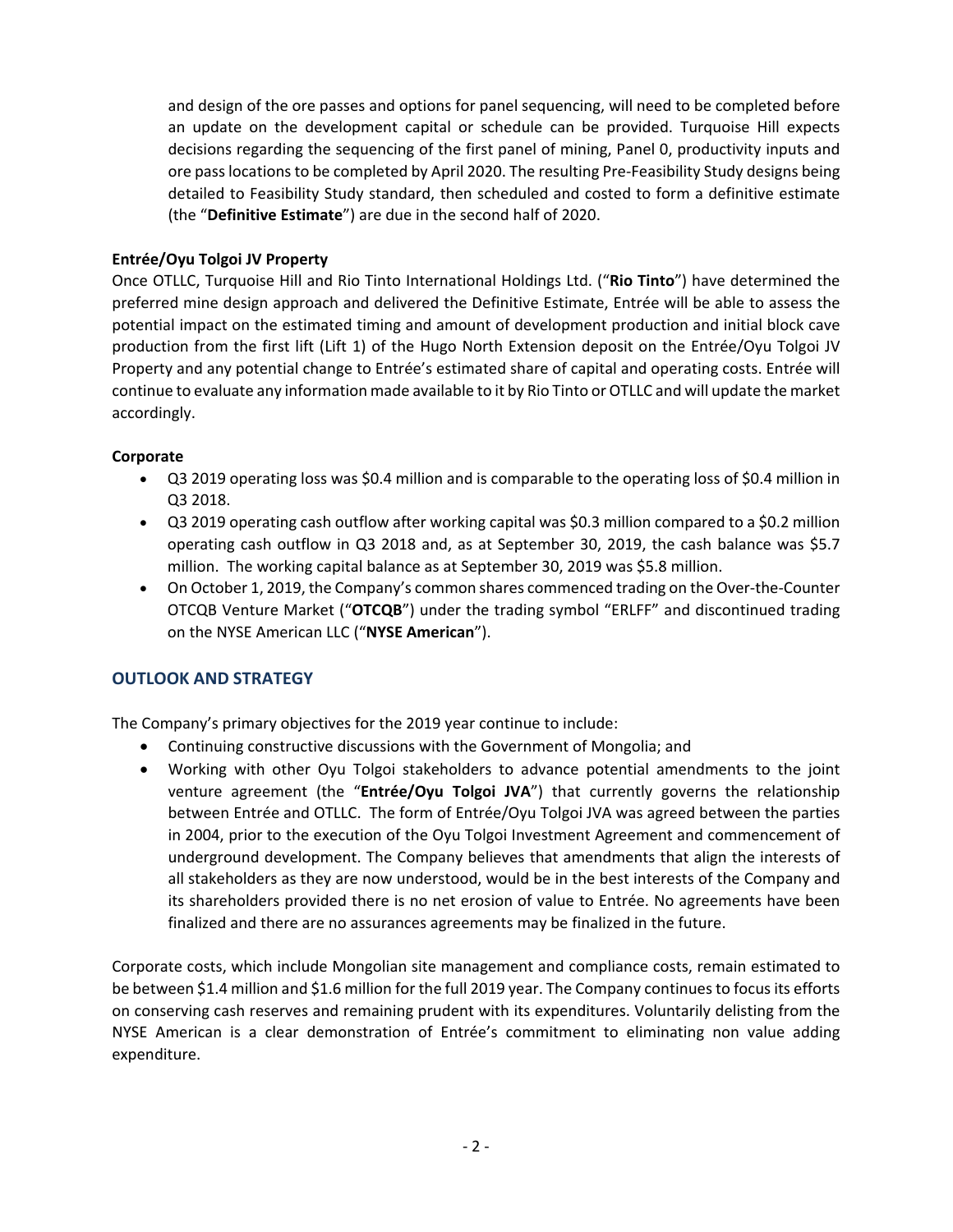The Company's interim financial statements and Management's Discussion and Analysis ("**MD&A**") for the third quarter ended September 30, 2019 are available on the Company's website at www.EntreeResourcesLtd.com, on SEDAR at www.sedar.com and on EDGAR at www.sec.gov.

#### **QUALIFIED PERSON**

Robert Cinits, P.Geo., consultant to Entrée and the Company's former Vice President, Corporate Development, and a Qualified Person as defined by National Instrument 43‐101 – *Standards of Disclosure for Mineral Projects*, has approved the technical information in this release.For further information on the Entrée/Oyu Tolgoi JV Property, see the Company's Technical Report, titled "Entrée/Oyu Tolgoi Joint Venture Project, Mongolia, NI 43‐101 Technical Report", with an effective date of January 15, 2018, available on SEDAR at www.sedar.com.

## **ABOUT ENTRÉE RESOURCES LTD.**

Entrée Resources Ltd. is a well‐funded Canadian mining company with a unique carried joint venture interest on a significant portion of one of the world'slargest copper‐gold projects – the Oyu Tolgoi project in Mongolia. Entrée has a 20% or 30% carried participating interest in the Entrée/Oyu Tolgoi joint venture, depending on the depth of mineralization. Sandstorm Gold Ltd., Rio Tinto and Turquoise Hill are major shareholders of Entrée, holding approximately 19.6%, 9.5% and 7.9% of the shares of the Company, respectively. More information about Entrée can be found at www.EntreeResourcesLtd.com.

#### **FURTHER INFORMATION**

David Jan Investor Relations Entrée Resources Ltd. Tel: 604‐687‐4777 | Toll Free: 1‐866‐368‐7330 E‐mail: djan@EntreeResourcesLtd.com

This News Release contains forward-looking statements within the meaning of the United States Private Securities Litigation Reform Act of 1995 and forward-looking information within the meaning of applicable Canadian securities laws with respect to corporate strategies and plans; uses of funds and projected expenditures; timing and status of Oyu Tolgoi underground development, the development options under consideration for the design of Panel 0 and the related cost and schedule implications; timing of completion of the Definitive Estimate; timing and amount of production from Lift 1 of the Entrée/Oyu Tolgoi JV Property, potential production delays and the impact of any delays on the Company's cash flows, expected copper and gold grades, liquidity, funding requirements and planning; the estimation of mineral reserves and resources; estimates of capital and operating costs, mill throughput, cash flows and mine life; capital, financing and project development risk; mining dilution; discussions with the Government of Mongolia, Rio Tinto, OTLLC and Turquoise Hill on a range of issues including Entrée's interest in the Entrée/Oyu Tolgoi JV Property, the Shivee Tolgoi and Javhlant mining licences and certain material agreements; permitting time lines; anticipated business *activities; and future financial performance.*

In certain cases, forward-looking statements and information can be identified by words such as "plans", "expects" or "does not expect", "is expected", "budgeted", "scheduled", "estimates", "forecasts", "intends", "anticipates", or "does not anticipate" or "believes" or variations of such words and phrases or statements that certain actions, events or results "may", "could", "would", "might", "will be taken", "occur" or "be achieved". While the Company has based these forward-looking statements on its expectations about future events as at the date that such statements were prepared, the statements are not a guarantee of Entrée's future performance and are based on numerous assumptions regarding present and future business strategies, the correct interpretation of agreements, laws and regulations, local and global economic conditions and negotiations and the environment in which Entrée will operate in the future, including commodity prices, projected grades, anticipated capital and operating costs, anticipated future production and cash flows, the anticipated location of certain infrastructure and sequence of mining, the construction and continued development of the Oyu Tolgoi underground mine and the status of Entrée's relationship and interaction with the Government of Mongolia, OTLLC, Rio Tinto and Turquoise Hill. With respect to the construction and continued development of the Oyu Tolgoi underground mine, important risks, uncertainties and factors which could cause actual results to differ materially from future results expressed or implied by such forward-looking statements and information include, amongst others, the timing and cost of the construction and expansion of mining and processing facilities; the timing and availability of a long term domestic power source for Oyu Tolgoi (or the availability of financing for OTLLC to construct such a source); the ability of OTLLC to secure and draw down on the supplemental debt under the Oyu Tolgoi project finance facility and the availability of additional financing on terms reasonably acceptable to OTLLC, Turquoise Hill and Rio Tinto to further develop Oyu Tolgoi; the impact of changes in, changes in interpretation to or changes in enforcement of, laws, regulations and government practises in Mongolia; delays, and the costs which would result from delays, in the development of the underground mine; the status of the relationship and interaction between OTLLC, Rio Tinto and Turquoise Hill with the Government of Mongolia on the continued operation and development of Oyu Tolgoi and OTLLC